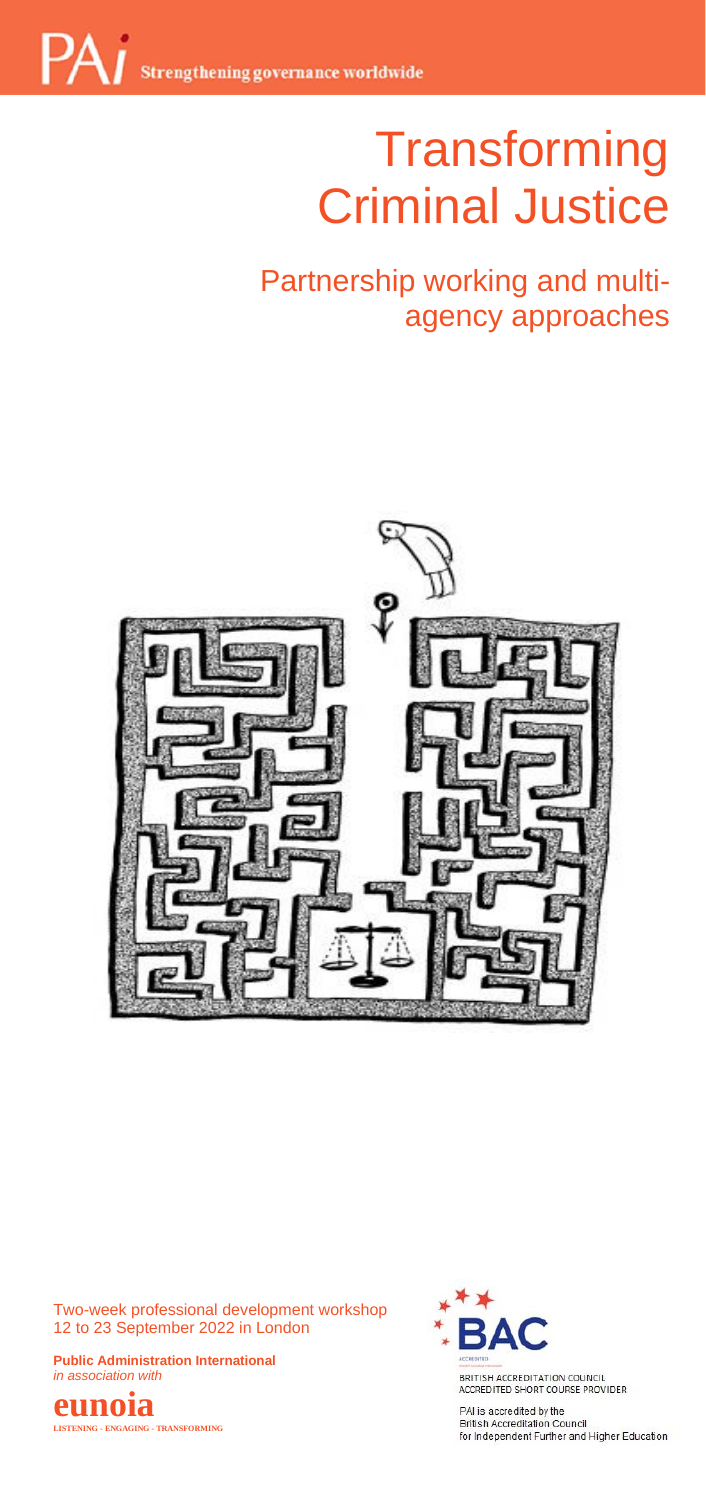<mark>About the workshop</mark><br>The UK Government's Transforming Justice agenda The work builds on a huge amount of work aimed at achieving better collaborative arrangements between the various agencies in the justice sector. Police, prosecutors, courts, probating and prison services in the UK now work together in ways unimaginable in the past. How has better coordination been achieved without undermining each organisation's specific mission? Have these gains been maintained during the COVID-19 pandemic? How can judicial independence and the protection of citizens' rights be preserved alongside closer collaboration between these different justice sector institutions? What will be the impact of new ways of working, such as virtual and remote hearings? Are partnership arrangements the key to meeting today's challenges and securing success in the future?

Despite changes of government, the aims of criminal justice reform in England and Wales remain the same:

- To enhance the delivery of justice
- To tackle persistent and serious offending
- To reduce reoffending
- To address youth crime
- To improve public confidence in the criminal justice system.

Much has been achieved in recent years. However, these successes now have to be sustained and built upon within ever more restricted budgets, which demands even more effective collaboration, and in the aftermath of the pandemic.

The main aims of the workshop are:

- To review progress to date in making the criminal justice sector work together more effectively
- To explore how progress can be maintained and future priorities achieved at reduced cost and in more challenging circumstances
- To assist you in developing and introducing practical strategies for economic and sustainable criminal justice co-operation in your country.

The workshop will run for two weeks but you are welcome to attend just week one or just week two.

#### **Who is the workshop for?**

This workshop is designed for policy makers, practitioners and senior decision-makers across the justice sector. These will include:

- **Judges**
- **Lawyers**
- Court administrators
- Police and prison managers
- **Prosecutors**
- Legal and judicial reform specialists
- Others concerned with making the criminal justice sector work more effectively for the benefit of all citizens, to uphold the rule of law and advance speedy, fair and reliable justice.

### **How participants will benefit**

The workshop will:

- Familiarise you with the responsibilities of the various agencies in the criminal justice system of England and Wales and how these are held accountable for their work
- Set their work in contest of the prevailing strategy for reform and the impact of COVID-19
- Describe emerging trends and examine the current challenges and priorities these raise
- Consider special arrangements made for the most vulnerable and the most dangerous in society
- Discuss the arrangements made to handle appeals and resolve potential miscarriages of justice
- Enable you to understand the possible barriers to information sharing and joint decision making and examine the strategies for overcoming such barriers
- Provide you with an opportunity to compare experiences of reforming criminal justice in various countries
- Help you to identify practical ways of initiating relevant and sustainable change to enhance multi-agency working in the criminal justice sector on return to your own country.

#### **What the workshop will cover**

The workshop will explore practical strategies for improving collaborative working in the criminal justice system and the difficulties faced, overcome and still remaining. It will include seminar sessions, discussions, case studies, practical work and visits. It has been designed to be flexible so that it can be adjusted wherever practicable to meet your specific requirements and those of your organisation.

You will be invited to give an informal presentation on your own system and to talk about a particular area of criminal justice from your own country.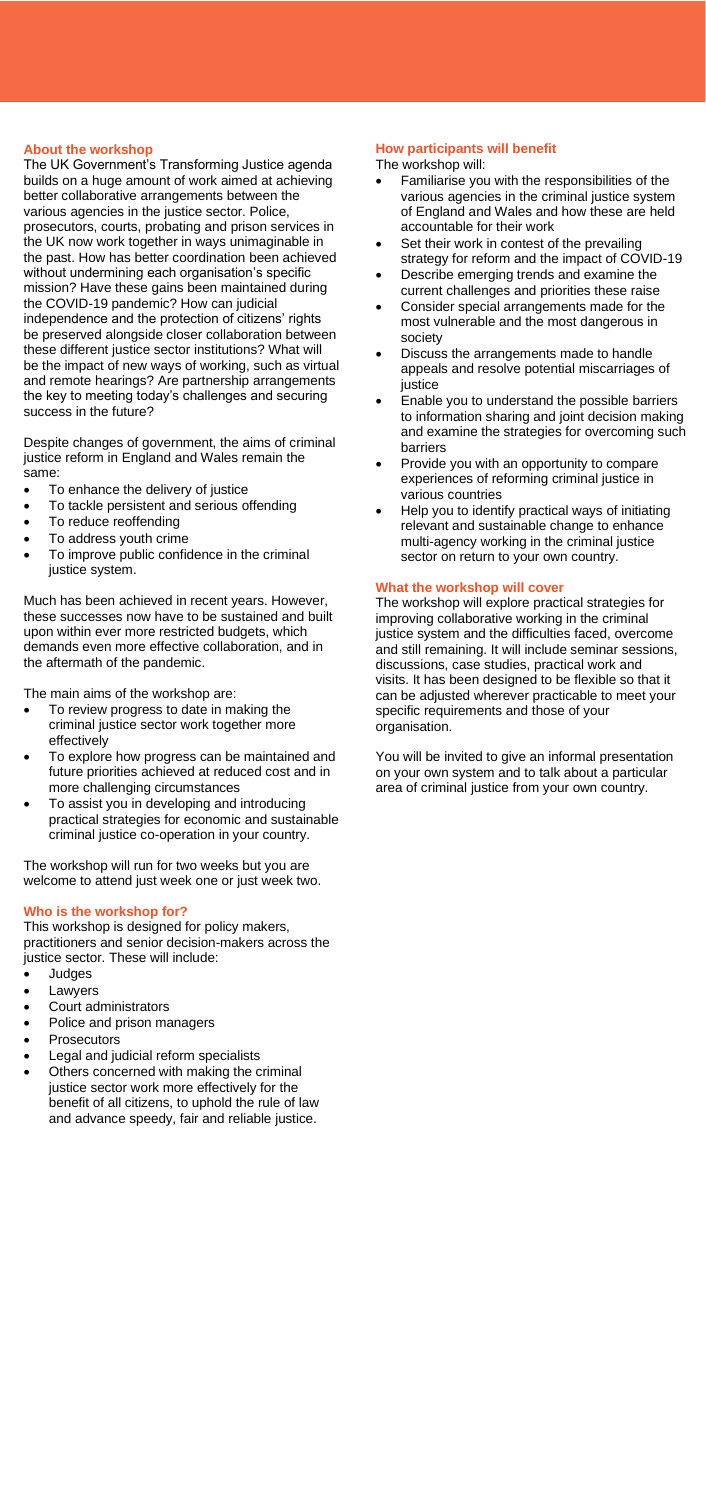#### **Programme outline: Preventing, investigating and prosecuting crime**

| Week <sub>1</sub> | <b>AM</b>                                                                                                               | <b>PM</b>                                                            |
|-------------------|-------------------------------------------------------------------------------------------------------------------------|----------------------------------------------------------------------|
| Day 1             | Welcome and introductions                                                                                               | Societal challenges and political priorities                         |
|                   | The UK criminal justice system                                                                                          | The impact of the pandemic                                           |
|                   | Trends in crime                                                                                                         | Participants' informal presentations:<br>key issues for the week     |
| Day 2             | Police and police accountability:<br>Issues and challenges<br>Learning the lessons: creating a modern<br>police service | Visit: Youth justice in action                                       |
| Day 3             | The UK criminal justice reform strategy and<br>action plan                                                              | Dealing with the most vulnerable in society<br>• As victims of crime |
|                   | Barriers to partnership working:<br>findings from criminal justice joint inspections                                    | • As witnesses<br>• As accused persons                               |
| Day 4             | The role of the prosecution service:<br>Codes of practice and quality standards<br>Victim and witness charters          | Visit: Prosecutors in action                                         |
| Day 5             | Visit to the UK Parliament                                                                                              | Review, feedback and scope for follow-up                             |
|                   | Criminal justice and collaborative working:<br>the future                                                               | Presentation of certificates of attendance                           |

#### **Programme outline: Resolving cases, redressing miscarriages of justice and reducing reoffending**

| Week 2  | <b>AM</b>                                                                                                                                           | <b>PM</b>                                                                                                                                                                                                                                                    |
|---------|-----------------------------------------------------------------------------------------------------------------------------------------------------|--------------------------------------------------------------------------------------------------------------------------------------------------------------------------------------------------------------------------------------------------------------|
| Day 1   | Welcome and introductions<br>The current reform agenda in context                                                                                   | Local justice in action:<br>The work of magistrates<br>Transforming summary justice                                                                                                                                                                          |
|         |                                                                                                                                                     | Sentencing guidelines                                                                                                                                                                                                                                        |
|         |                                                                                                                                                     | Participants' informal presentations:<br>key issues for the week                                                                                                                                                                                             |
| Day $2$ | Making criminal justice "faster and right first<br>time":<br>Visit: to a Crown Court<br>Tackling waste and delay in the trial<br>process            | Performance measurement in courts<br>What can we measure?<br>How can performance be measured<br>Why measure it?<br>Possible conflicts between performance<br>management and the interests of justice                                                         |
| Day 3   | Prisons<br>Aims and objectives of imprisonment:<br>measuring success<br>Challenges<br>The role of HM Inspectorate of Prisons<br>Children in custody | The Probation Service: alternatives to custody<br>Community sentences<br>• Pathways to reducing reoffending<br>Returning offenders to the community<br>Managing offenders in the community<br>• Special arrangements for persistent and<br>serious offenders |
| Day 4   | Visit to the Court of Appeal<br>How appeals are resolved                                                                                            | The work of the Criminal Cases Review<br>Commission                                                                                                                                                                                                          |
| Day 5   | Visit to the UK Supreme Court                                                                                                                       | Managing change: case studies<br>Review, feedback and scope for follow-up<br>Presentation of certificates of attendance                                                                                                                                      |

At the time of preparing this brochure, we are planning to include site visits in the programme as indicated above. However, if Government guidelines relating to CVOID-19 advise visit hosts against accepting visiting groups we will arrange to connect with them virtually. We reserve the right to change the programmes as necessary.

#### **Workshop Director**

The Workshop Director will be Neil McCallum. Neil has worked with police services, judiciaries, prosecutors and prison authorities around the world on various aspects of criminal justice reform. Recent assignments include the design and delivery of a series of capacity building workshops in Nigeria attended by over 300 Justices of the Court of Appeal and Chairs of Election Petition Tribunals, advising on the creation of a new Anti-Corruption Court in Sierra Leone, and UK based workshops for prosecutors from Qatar and judges from Sri Lanka. Neil directs annual professional development workshops with PAI on various justice sector and anticorruption issues.

Neil is a member of the Royal African Society and the Royal Commonwealth Society. In 2017 he was elected a Fellow of the Institute of Information Management of Africa in recognition of his contribution to improvements in public sector information handling in Africa.

#### **How to apply**

Please complete the PAI application form online via our website: **https://public-admin.co.uk/booking-form/.** 

You can also complete our hard copy application form. Please contact us at **[pai@public-admin.co.uk](mailto:pai@public-admin.co.uk)** to obtain a copy. Once completed return to Amanda Anderson, Programme Manager, at the same email address.

If you would like to discuss this workshop, any of our other international workshops or our consultancy services, please contact Claire Cameron, Director.

We also have extensive experience of designing tailor-made training (from one day to two or three weeks) which can be run in your own country or in the UK to meet the specific needs of groups or individuals at all levels within your organisation. Please contact us if you would like further information.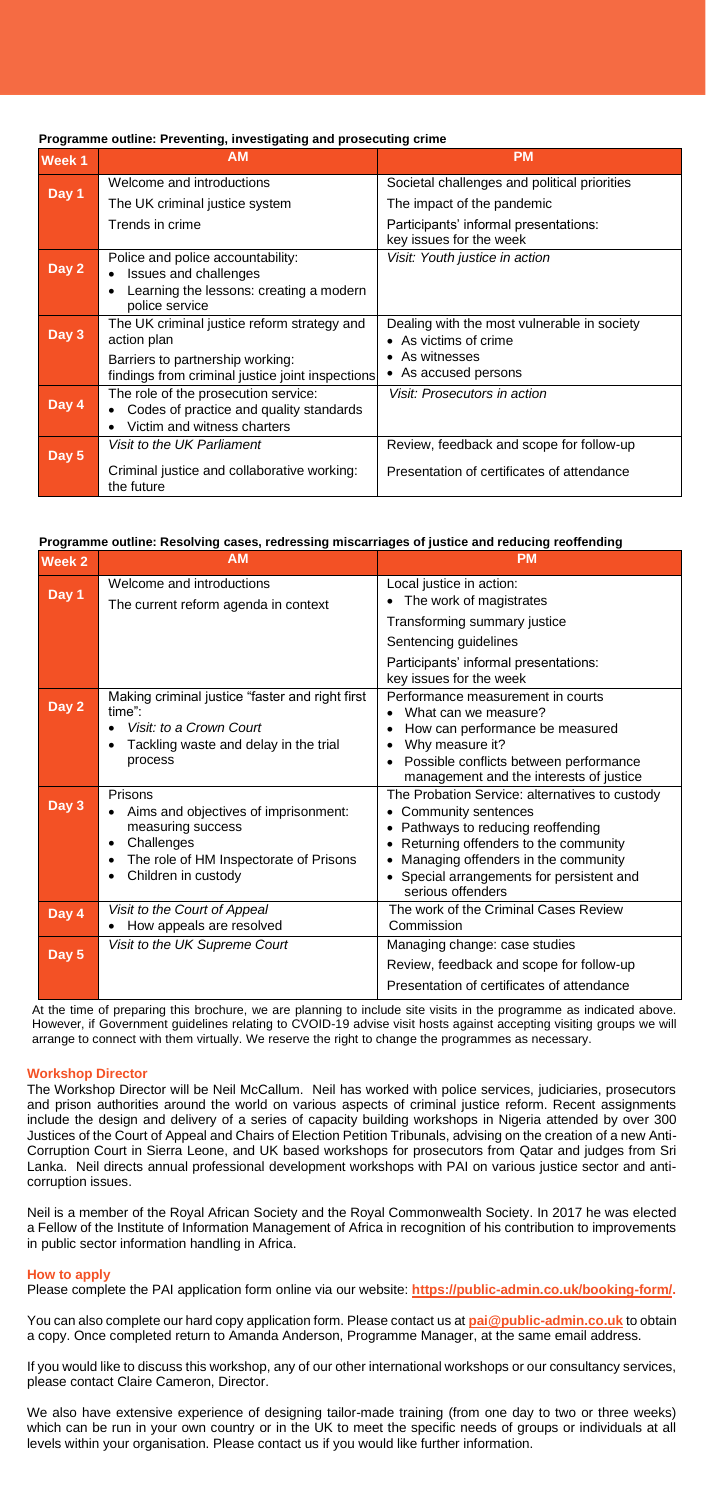#### **Language**

The workshop is conducted in English. You will need to have a good working knowledge of the language.

#### **Location and arrival arrangements**

The workshop is based in central London. Visits to people who have direct experience of managing in the UK criminal justice system will be included. We can arrange travel to and from one of the London airports into central London if you let us have your flight arrival details in good time. The cost of airport transfers is included in the fee.

#### **Fees**

The tuition fee for the full two weeks will be £3,980. The fee for attending just one week is £2,250. These fees include tuition, travel to and from the airport in London, travel on scheduled visits which form part of the programme<sup>1</sup>, presentation material and other documentation. It also includes an Android tablet for you to use during the workshop and take home with you for future follow up. We provide a light lunch and refreshments during each working day as part of the fee.

#### **Other costs**

Airfares and daily travel to and from the workshop venue are not included. Our workshops are nonresidential and you are responsible for your accommodation costs. We can help you with booking hotel accommodation so please let us know if you would like us to advise you or make a reservation. We suggest that you should allow approximately £160 per day for a modest standard of hotel (for example, three-star), local travel in the UK, meals (apart from a light lunch on working days) and other incidental expenses.

#### **Value Added Tax**

We do not have to charge UK Value Added Tax (VAT) if you can provide written confirmation from your government or its accredited representative that you are "employed by the government in furtherance of its sovereign activities". In all other cases, we will have to charge VAT (currently 20%) in addition to the fee.

#### **Ways to pay**

You, or your government agency, can pay by bank transfer or by cheque, made payable to Public Administration International. We accept payment by credit or debit card but there is a surcharge for this way of paying. Please contact us if you would like to pay by credit or debit card.

#### **Discounts**

We offer a 10% reduction on the full tuition fee if we receive payment no later than 28 days before the first day of the workshop. If we receive payment after that, we will charge the full tuition fee.

#### **Cancellation**

If you have to cancel your booking, you must let us know in writing and we will acknowledge in writing your cancellation. For cancellations received up to 29 days before the start of the workshop we will refund the tuition fee, minus a charge of £200 to cover our administration costs. For cancellations received within 28 days of the start of the workshop, we will charge the full tuition fee. If you have paid the tuition fee and have subsequently been refused a visa to enter the UK, we will refund the tuition fee, minus a charge of £200 to cover our administration costs, providing you send us the original letter from the British High Commission/ Embassy confirming refusal of a visa and providing you have not entered the UK.

#### **Substitutions and transfers**

If you have booked a place on a workshop and are not able to attend, we will accept a substitute at any time without penalty but our normal terms and conditions will apply. Also, it is possible to transfer to a future workshop but only one transfer is permitted. Please get in touch with us and we will advise you about transfers.

*Please see our website for our full terms and conditions. If you would prefer a hard copy of our full terms and conditions, please let us know.* 

#### *[http://www.public-admin.co.uk/terms-and](http://www.public-admin.co.uk/terms-and-conditions-for-booking/)[conditions-for-booking/](http://www.public-admin.co.uk/terms-and-conditions-for-booking/)*

#### **Insurance**

We advise you to arrange travel and health insurance cover before you leave your home country.

<sup>1</sup>Travel to and from the airport in London and on scheduled visits in the programme are provided at cost.